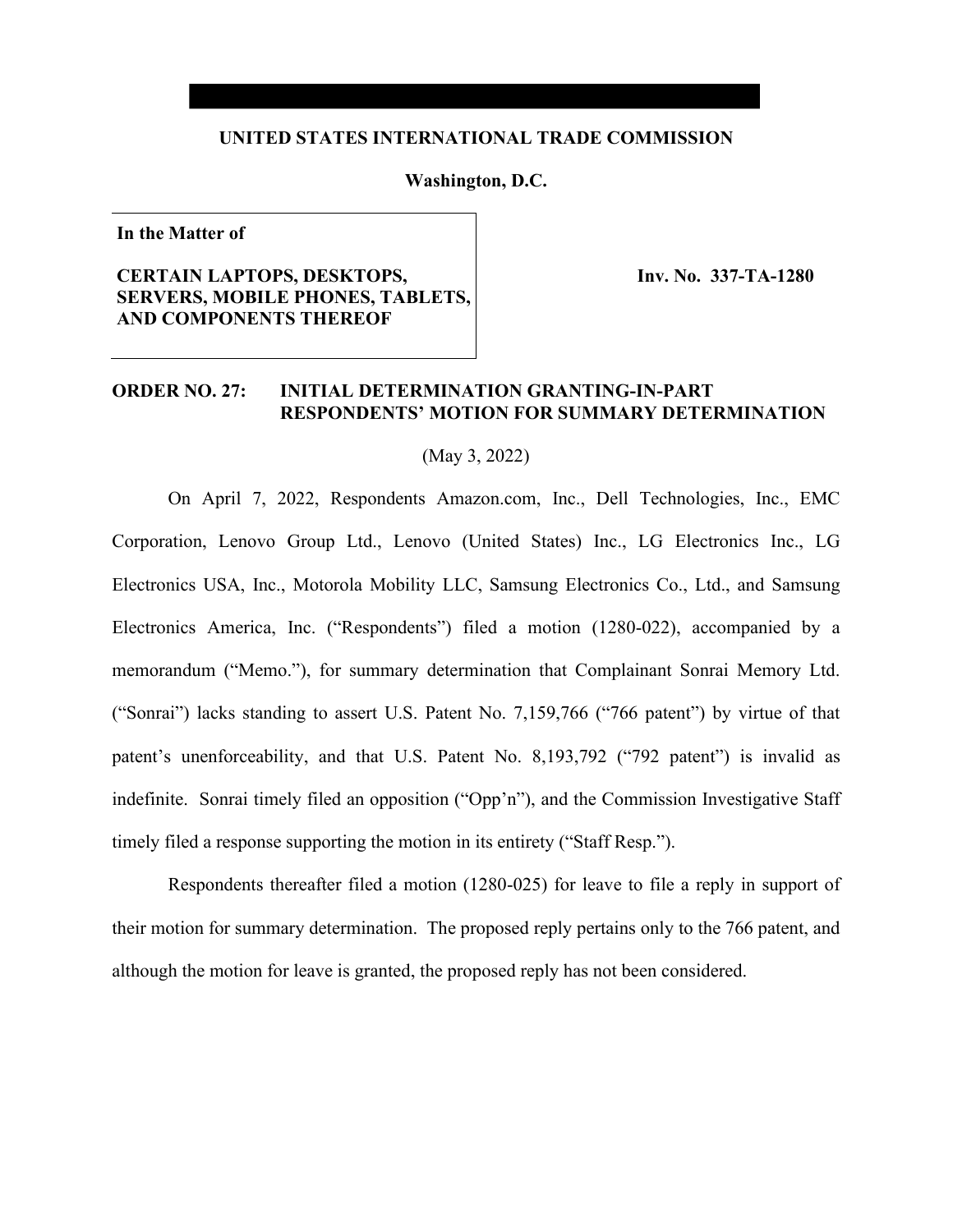#### **A. The 766 Patent**

#### **1. Background**

On January 20, 2004, the original assignee of the 766 patent, Standard Microsystems Corporation, filed two patent applications having apparently identical specifications, one that eventually issued as the 766 patent and one that eventually issued as U.S. Patent No. 7,086,583 ("583 patent"). *See* Memo., Exs. B, O. The 583 patent issued on August 8, 2006, while the 766 patent's application was still pending, and the Examiner of the 766 patent requested the filing of a terminal disclaimer. *See* Memo., Ex. A at -608. The terminal disclaimer was filed on September 21, 2006, and disclaimed that part of the 766 patent's term extending beyond the expiration date of the 583 patent. *See id*. at -608, -614.

As particularly relevant here, the terminal disclaimer also stated that the 766 patent "shall be enforceable only for and during such period that it and [the 583 patent] are commonly owned." *See* Memo., Ex. A at -608. This provision is generally intended to prevent multiplicity of lawsuits by different assignees, and the operative language is set forth in the Manual of Patent Examining Procedure, Section 1490. *See In re Hubbell*, 709 F.3d 1140, 1145 (Fed. Cir. 2013); 37 C.F.R. § 1.321(c)(3). In 2012 both patents were assigned to Microchip Technology Incorporated ("Microchip") as a result of a corporate merger, and the assignment was filed with the U.S. Patent and Trademark Office ("PTO") in 2017, with the patents identifiable by their application numbers. *See* Memo., Ex. E at -806; *see also* Memo., Ex. H.

Effective December 20, 2019, Microchip assigned Sonrai certain patents pursuant to a patent sale and assignment agreement ("Agreement"). *See* Memo., Ex. C. It is undisputed that the 766 patent was expressly recited in the agreement and the 583 patent was not. *See id*. at - 2924; Opp'n at 11. The assignment of the 766 patent to Sonrai was filed with the PTO on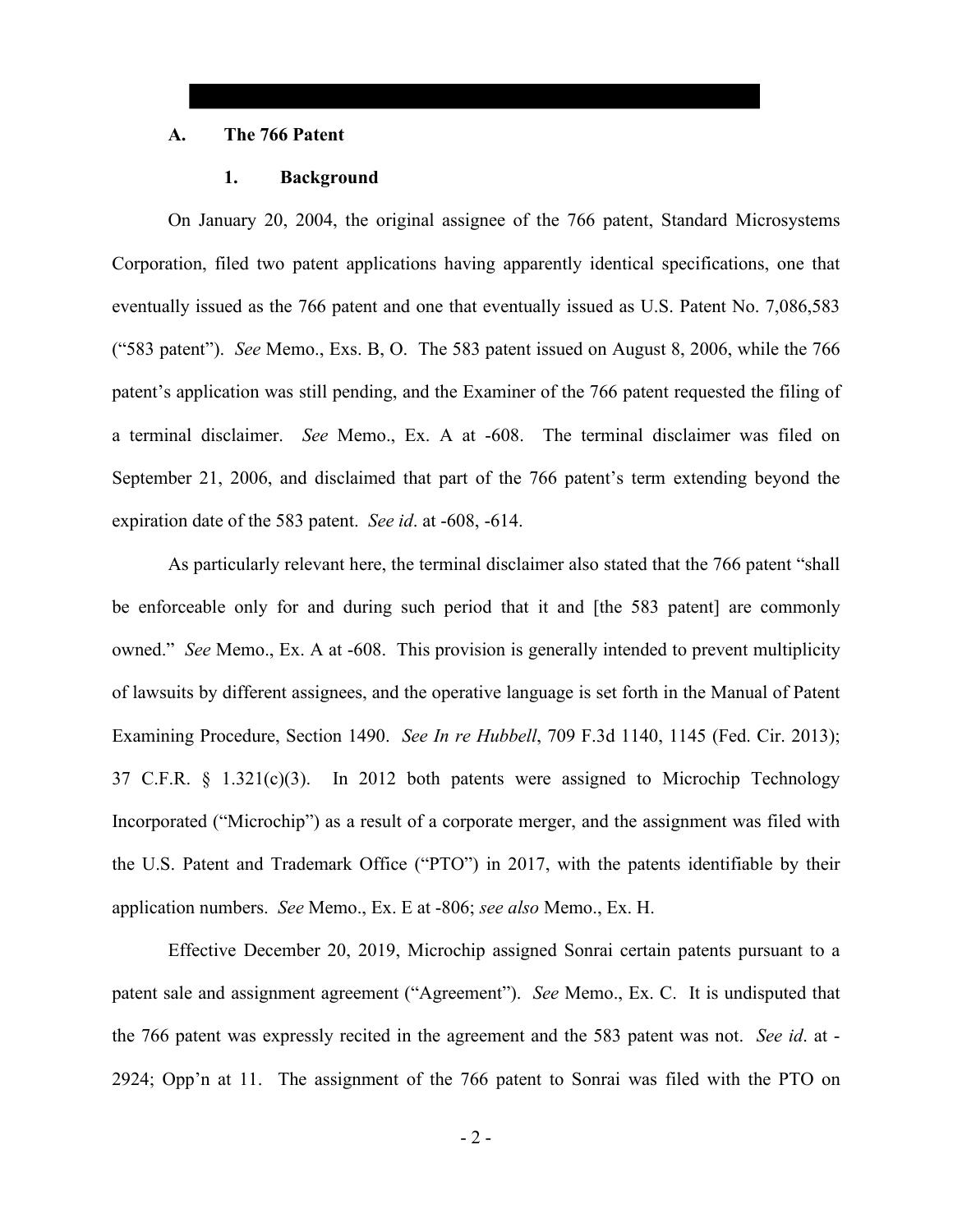February 4, 2020, but there is no record of a similar assignment for the 583 patent. *See* Memo., Exs. D, H. Microchip thereafter filed "security interest" assignments relating to the 583 patent on four separate occasions between 2020 and 2021, and in each case either Wells Fargo or JP Morgan Chase was the assignee. *See* Memo, Ex. H.

Sonrai filed the Complaint in this investigation on August 2, 2021, and the Notice of Institution issued on August 31, 2021. On February 7, 2022, after Respondents notified Sonrai of their contention that the two patents were not commonly owned, and two days before the deposition of Sonrai's corporate representative, Sonrai and Microchip executed an addendum ("Addendum") to the Agreement. *See* Memo., Ex. M; Opp'n, Ex. 2 (Padian Tr.). The Addendum purports to "clarify" the Agreement such that the Agreement "includes" the 583 patent. Memo., Ex. M. The Addendum was filed with the PTO on April 15, 2022, after the filing of the present motion. *See* Opp'n, Ex. 1.

#### **2. Discussion**

As a threshold matter, Respondents do not argue merely that the patent was unenforceable between December 2019 and April 2022, with all the consequences flowing from that unenforceability. Respondents instead argue that: (1) because Sonrai owned the 766 patent but not the 583 patent at the time it filed the Complaint, the 766 patent was unenforceable at that time; (2) because the 766 patent was unenforceable at that time, Sonrai lacked standing to assert infringement of the 766 patent in this investigation; (3) Sonrai's subsequent efforts to establish standing are ineffective; and (4) the 766 patent therefore must be terminated. *See* Memo. at 2, 6, 15.

The Commission "strictly reads the federal standing precedent into its rules." *SiRF Technology, Inc. v. ITC*, 601 F.3d 1319, 1326 n.4 (Fed. Cir. 2010) (citation omitted). A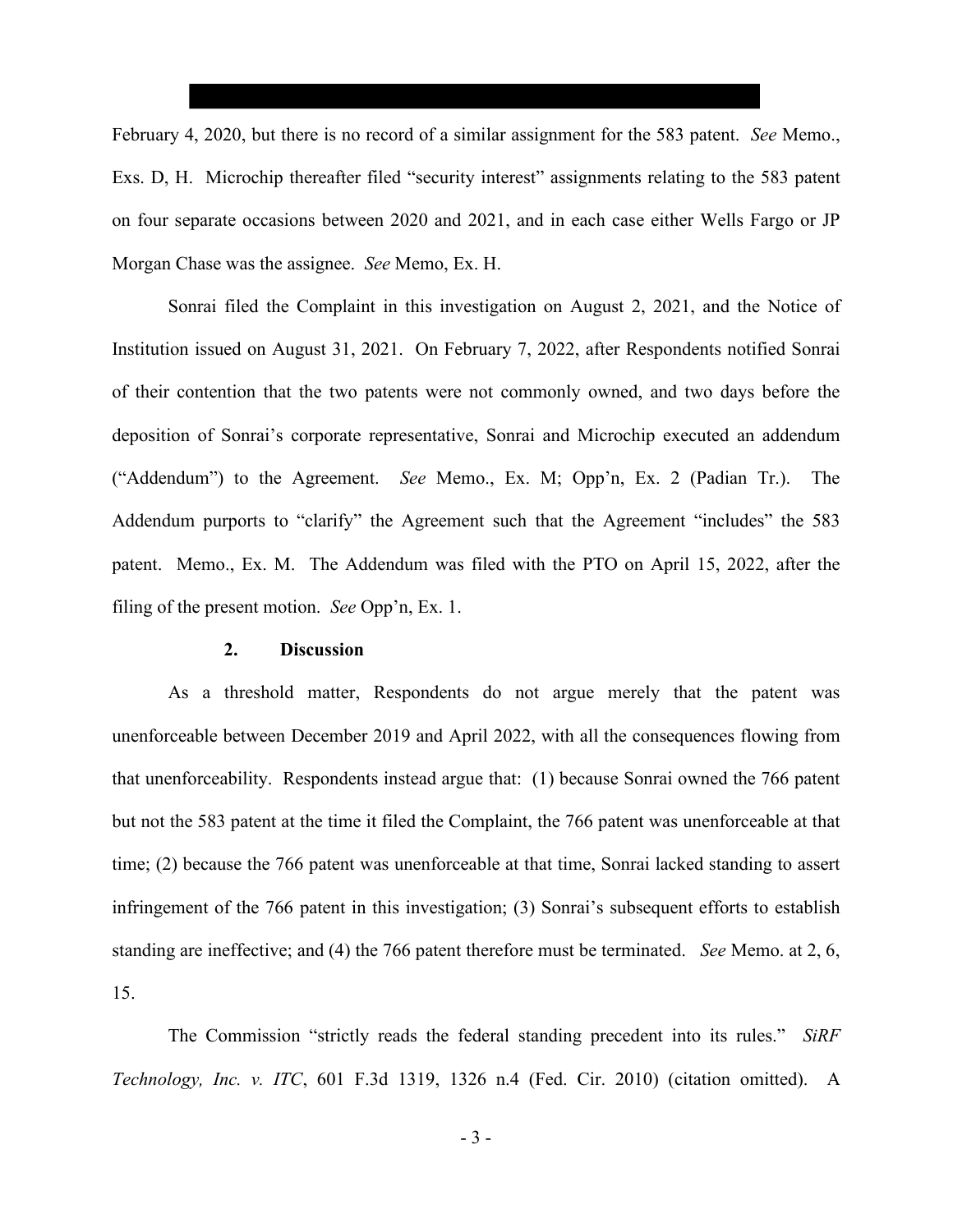complainant lacks standing unless it holds "enforceable title to the patent at the inception of the lawsuit," and if it lacks standing the action must be dismissed. *Abraxis Bioscience, Inc. v. Navinta LLC*, 625 F.3d 1359, 1364 (Fed. Cir. 2010) (citation omitted). Although there is some authority for the proposition that standing must be evaluated at the time of institution, rather than the time the Complaint is filed, the distinction makes no difference here, because nothing of relevance changed between August 2 and August 31, 2021. *See Certain Wireless Devices, Including Mobile Phones and Tablets II*, Inv. No. 337-TA-905, Order No. 12 at 10 (May 1, 2014). Lack of standing cannot be cured by a retroactive assignment. *See Abraxis*, 625 F.3d at 1365-66; *Enzo APA & Son, Inc. v. Geapag A.G.,* 134 F.3d 1090, 1093 (Fed. Cir. 1998).

Under this standard, Sonrai possessed title to the 766 patent, but the patent was not enforceable, and its post-inception efforts to cure that defect have been ineffective and irrelevant. Sonrai cites a few cases suggesting that "enforceability" and "enforceable title" refer to different legal doctrines, and that "standing does not require a [complainant] to have a right to enforce a patent at the time a complaint is filed." *See* Opp'n at 24-27 (discussing cases) (emphasis omitted). The Commission case most on point, however, is to the contrary. *See Certain Digital Cable and Satellite Products, Set-Top Boxes, Gateways and Components Thereof*, Inv. No. 337- TA-1049, Initial Determination (Oct. 19, 2017) ("*Digital Cable*"). In *Digital Cable*, the same terminal disclaimer language was at issue, involving an earlier-issued patent that was never commonly owned with the asserted patent because it had been identified erroneously in the terminal disclaimer. *See id*. at 6. Citing *Abraxis*, the administrative law judge held that the lack of common ownership rendered the asserted patent "unenforceable at the time Complainants filed their complaint, [so] they lacked standing to bring infringement claims . . . [and] [t]his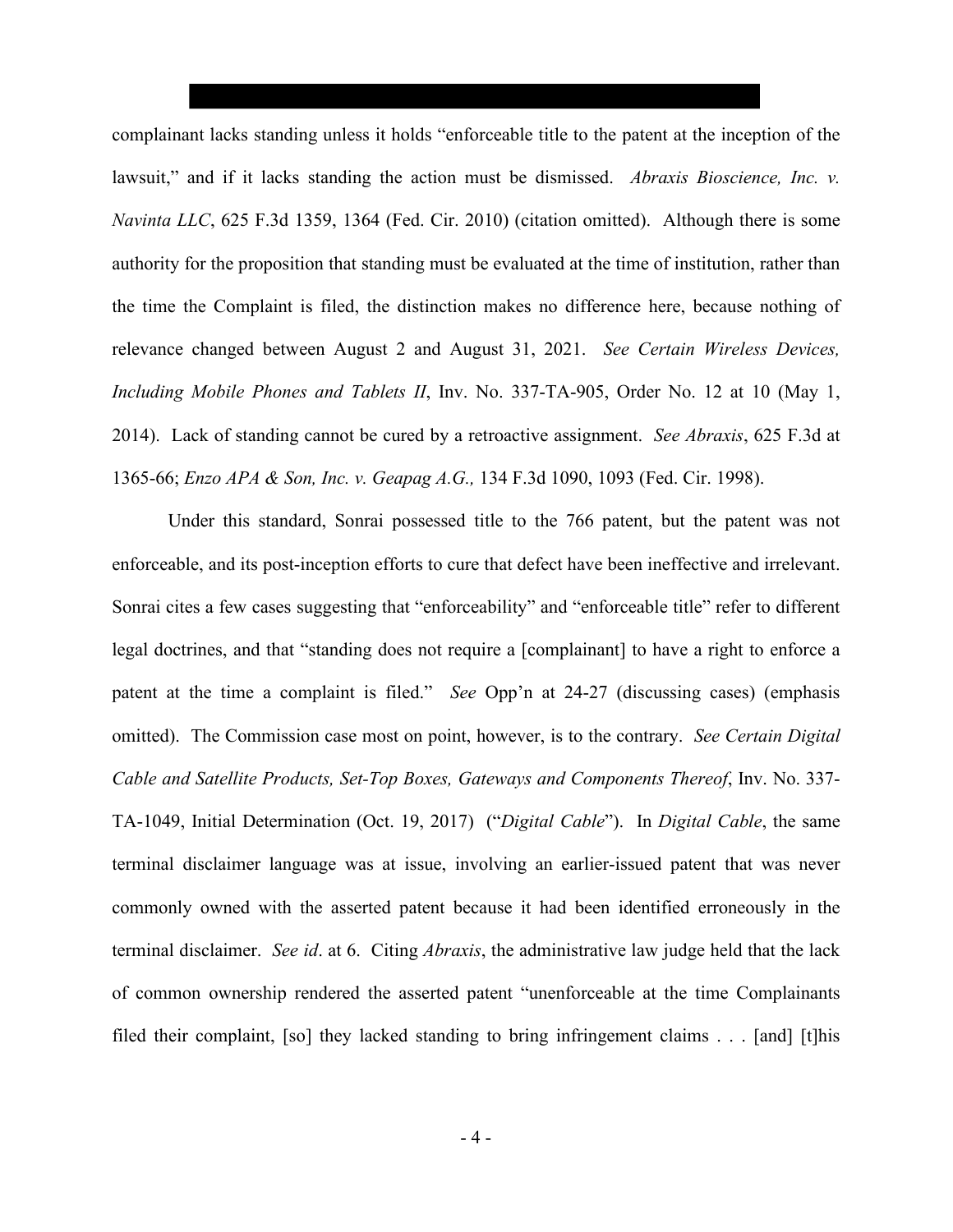jurisdictional defect cannot now be cured, even if Complainants . . . somehow obtain ownership" of the asserted patent. *Id*. at 12.

That principle applies with equal force here: the 766 patent was unenforceable at the time the investigation began in July or August 2021, Sonrai therefore lacked standing, and that lack of standing cannot be cured, by the February 2022 Addendum or otherwise. Sonrai argues that *Digital Cable* is "inconsistent with" a later-issued Federal Circuit case, *Lone Star Silicon Innovations LLC v. Nanya Tech. Corp.*, 925 F.3d 1225 (Fed. Cir. 2019). *See* Opp'n at 23-28. Other than that they both address standing, however, the two cases possess little overlap. *Digital Cable*, as noted, pertains to the jurisdictional effect from triggering the unenforceability clause of a terminal disclaimer; *Lone Star*, by contrast, pertains to the jurisdictional effect of an assignment that did not convey all of a patent's substantial rights. *See* 925 F.3d at 1235.

Admittedly, *Lone Star* holds that the absence of all such substantial rights does not necessarily negate constitutional standing, so long as the assignee possessed some "exclusionary rights," and that joinder of the assignor as a plaintiff should be "consider[ed]" as a way of satisfying the statutory prerequisites for redressing infringement. *See* 925 F.3d at 1231, 1234, 1239. But this holding was not new to *Lone Star*. *E.g., Morrow v. Microsoft Corp*., 499 F.3d 1332, 1344 (Fed. Cir. 2007) ("Joining the legal title holder" is available when a plaintiff has "exclusionary rights" rather than "all substantial rights," but joinder nonetheless "cannot cure constitutional standing deficiencies."). More importantly, the *Lone Star* court did not address whether a lack of constitutional standing could be cured after the fact. *See* 925 F.3d at 1235. Here, in contrast to the plaintiff in *Lone Star*, Sonrai lacked any rights, substantial or otherwise, that could have been vindicated by the Commission at the time the investigation began, and so did not have standing of any kind at the crucial time. *See* 19 U.S.C. § 1337(a)(1)(B)(i)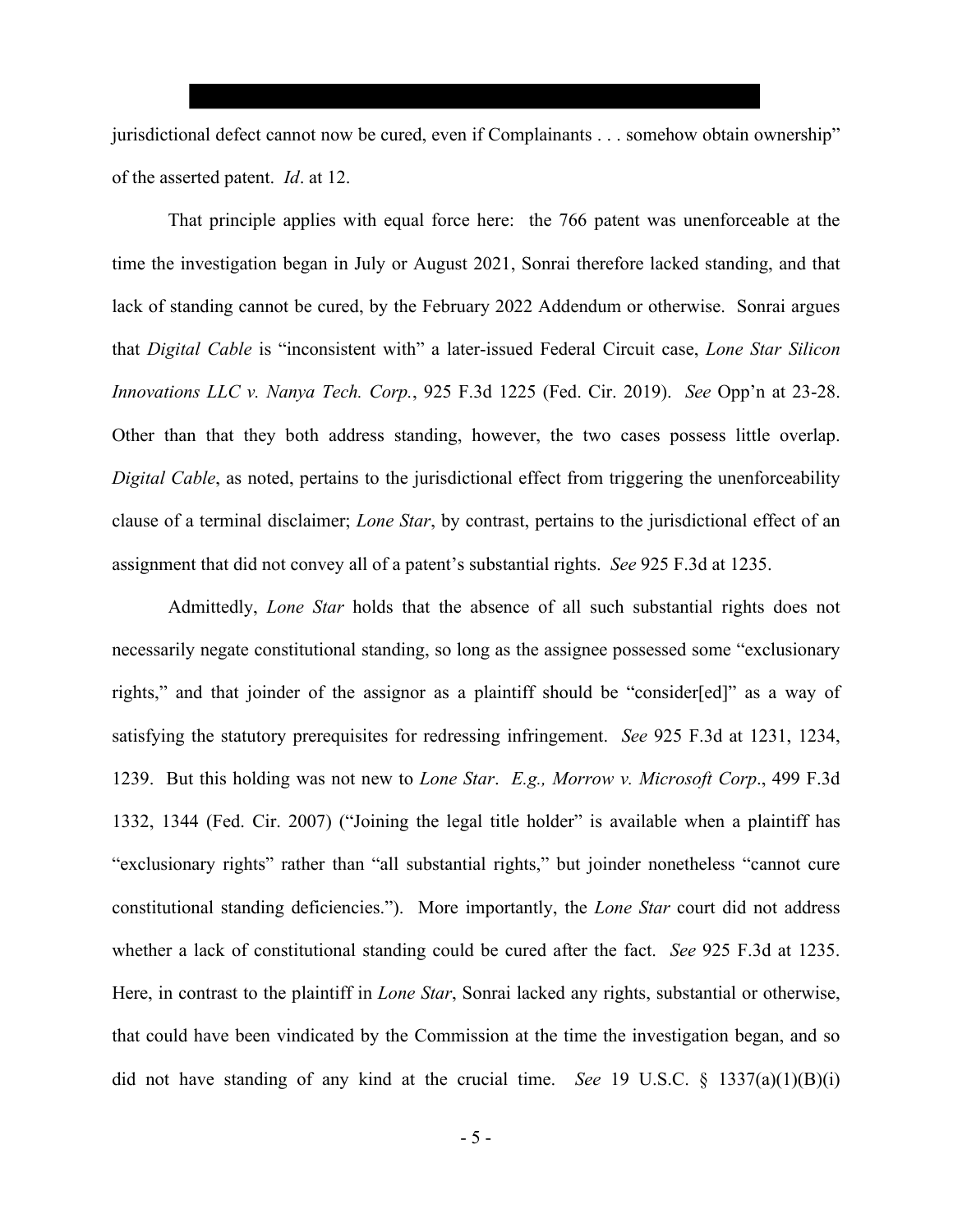(permitting relief only for infringement only of an "enforceable" U.S. patent). And under *Digital Cable*, a complete lack of standing cannot be cured.

Moreover, because of this complete lack of standing, the *Lone Star* court's distinction between "constitutional" and "statutory" standing is immaterial. *See* Opp'n at 23 (citing 925 F.3d at 1235). As noted in *SiRF Technology*, the Commission has adopted the same constitutional standing requirement applicable in Article III courts. *See* 601 F.3d at 1326 n.4. And again, Sonrai possessed no exclusionary rights in the 766 patent and thus lacked constitutional standing at the outset of the investigation, which is fatal to its claims. That the Commission as an administrative agency could presumably adopt a less stringent standing requirement is beside the point, because it has not done so.

In sum, if Sonrai owned the 766 patent but not the 583 patent between December 2019 and February 2022, thus rendering the 766 patent unenforceable at the time the investigation began, then the 766 patent must be terminated. The parties vigorously dispute this, but there is no genuine issue of material fact on this point. Simply put, it is undisputed that the Assignment says nothing about the 583 patent, so the 583 patent was not assigned along with the 766 patent and the 766 patent was thereby rendered unenforceable.

Sonrai offers several arguments against this conclusion. First, it argues that the Assignment must be construed such that the "intent of the parties" is effectuated, and the parties' intent was to convey to Sonrai all of Microchip's enforcement rights pertaining to the 766 patent. Opp'n at 7-8, 12. The Assignment on its face is governed by New York state law, and Sonrai cites *Greenfield v. Philles Records, Inc*., 780 N.E.2d 166, 170 (N.Y. 2002), among other cases, for the proposition that "[t]he fundamental, neutral precept of contract interpretation is that agreements are construed in accord with the parties' intent." What Sonrai omits, however, is the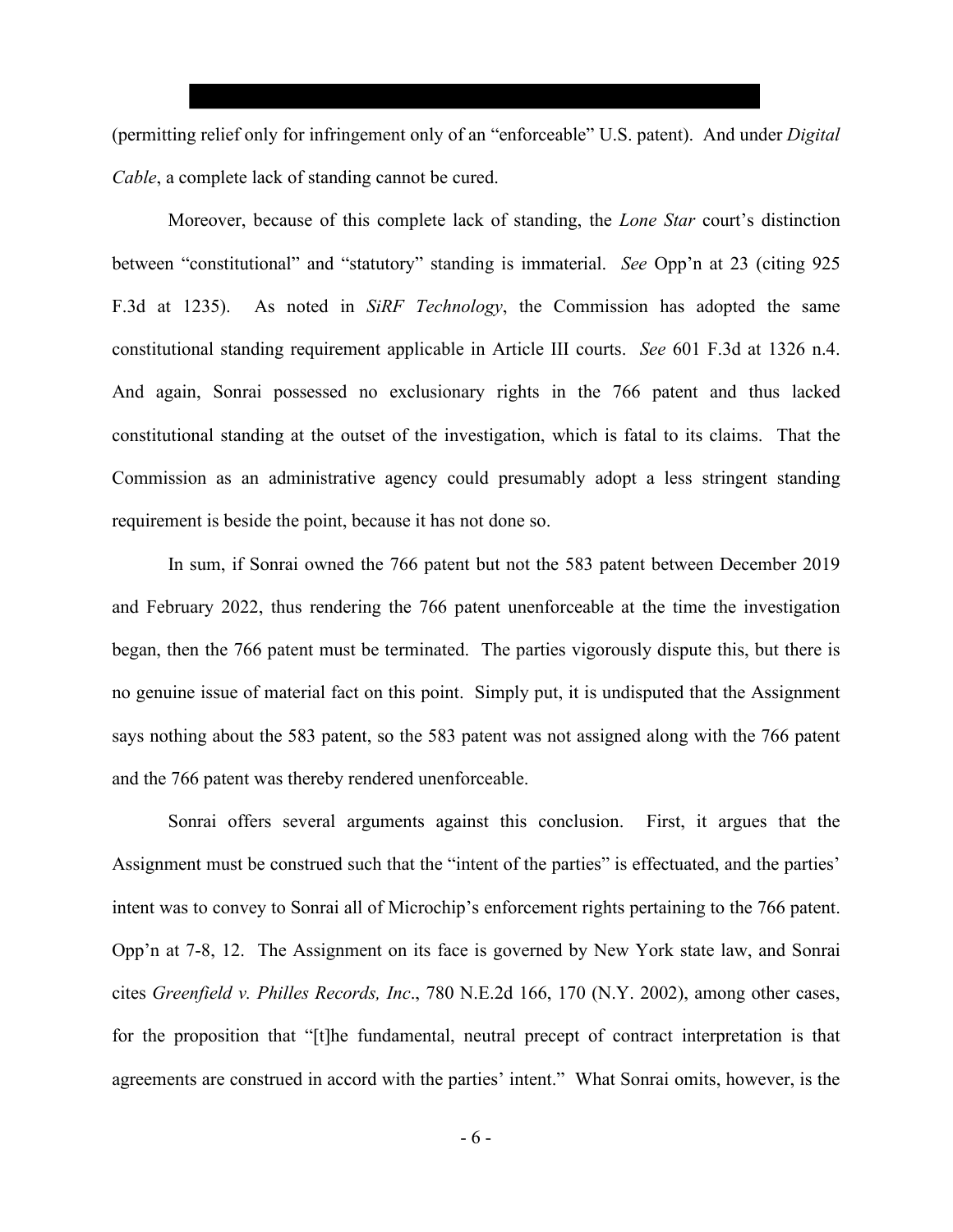very next sentence in that case: "The best evidence of what parties to a written agreement intend is what they say in their writing." *Id*. Thus, "a written agreement that is complete, clear and unambiguous on its face must be enforced according to the plain meaning of its terms." *Id*.

The Assignment is not ambiguous; it conveyed "all of [Microchip's] right, title, and interest in and to the Assigned Patents," and the 766 patent was such a patent but the 583 patent was not. Memo., Ex. C at  $\S 2.1$ . It is entirely plausible that the parties to the Agreement may not "have intended to render the '766 Patent unenforceable," but the inescapable conclusion is that they did so, even if inadvertently. Opp'n at 15. Sonrai emphasizes that the Assignment further states that one "right" conveyed by the Assignment was the right to "enforce, and bring actions for all past, present and future infringement of, the Assigned Patents." *See* Opp'n at 13, 16 (citing Memo., Ex. C at § 2.1). Such language is mere boilerplate, of course, because assignment of "all right, title, and interest" presumptively conveyed whatever rights in the 766 patent Microchip was legally capable of conveying.

Moreover, although the right to enforce a patent is one of the core rights typically conveyed by an assignment, it is analytically distinct from the question of the patent's enforceability. *See Lone Star*, 925 F.3d at 1232 ("we have treated the exclusive right to sue as significant" in the standing analysis). A patent that is unenforceable because of a terminal disclaimer may have a reduced market value, but that unenforceability may be curable, and the patent remains an item of intellectual property that can be assigned. And whether the right to enforce is conveyed with such an assignment has no bearing on whether the patent is legally enforceable at all. In fact, the assignor may have no effective control over the patent's enforceability, as in cases of inequitable conduct. *See Therasense, Inc. v. Becton, Dickinson and Co*., 649 F.3d 1276, 1289 (Fed. Cir. 2011) (en banc) ("a finding of inequitable conduct may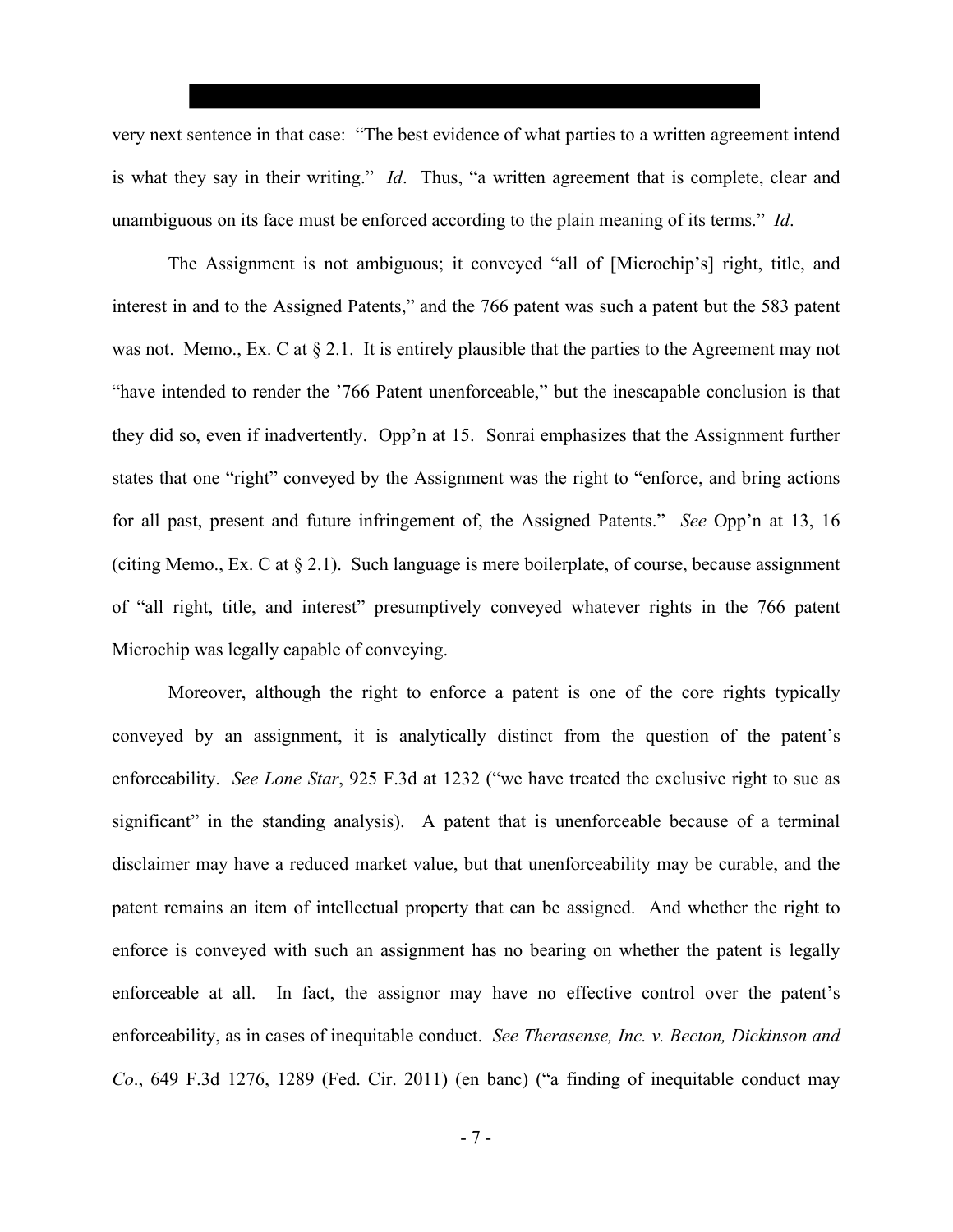endanger a substantial portion of a company's patent portfolio"). Thus, a conveyance of all enforcement rights is not a warranty that the patent is enforceable in the first place.

Sonrai also emphasizes that

*See* Opp'n at 13-15. This is true,

Memo., Ex. C at  $\S$  5.2. But again, the terms of the Assignment are complete, clear, and unambiguous, so the fact that Microchip (and Sonrai) entered into a contract with an unintended consequence as to a single Assigned Patent (out of many dozens) is irrelevant. The Assignment as a whole is thus not "ineffective," as Sonrai contends. Opp'n at 15-16.

Sonrai further argues that construing the Assignment as not conveying a right to enforce the 766 patent constitutes an "interpret[ation] against the interests of both contracting parties," and that such a result is contrary to New York law. Opp'n at 17 (citing *Cole v. Macklowe*, 953 N.Y.S.2d 21, 23 (N.Y. App. Div. 2012)). To be sure, a contract should not be interpreted "to produce an absurd result, [or] one that is commercially unreasonable." 953 N.Y.S.2d at 23. But it is not clear that the result of the Assignment rises to the level of "absurd" or "commercially unreasonable." Again, the 766 patent is only one of many dozens of Assigned Patents, and it may well have been Microchip's intent (if not Sonrai's) to retain ownership of the 583 patent, which is not subject to a terminal disclaimer, for its own purposes. *See* Memo., Exs. B, C.

In fact, to the extent extrinsic evidence may even be considered, the most probative such evidence suggests that Microchip benefited from retention of the 583 patent by using it as collateral for loans in 2020 and 2021. *See* Memo., Ex. H; *see generally* Memo. at 13-14. Sonrai suggests that Microchip's retention of the 583 patent "necessarily place[d] Microchip in breach of the Agreement." Opp'n at 16 n.1. But if the Agreement were instead construed as effecting an assignment of the 583 patent, then Microchip arguably engaged in bank fraud by assigning to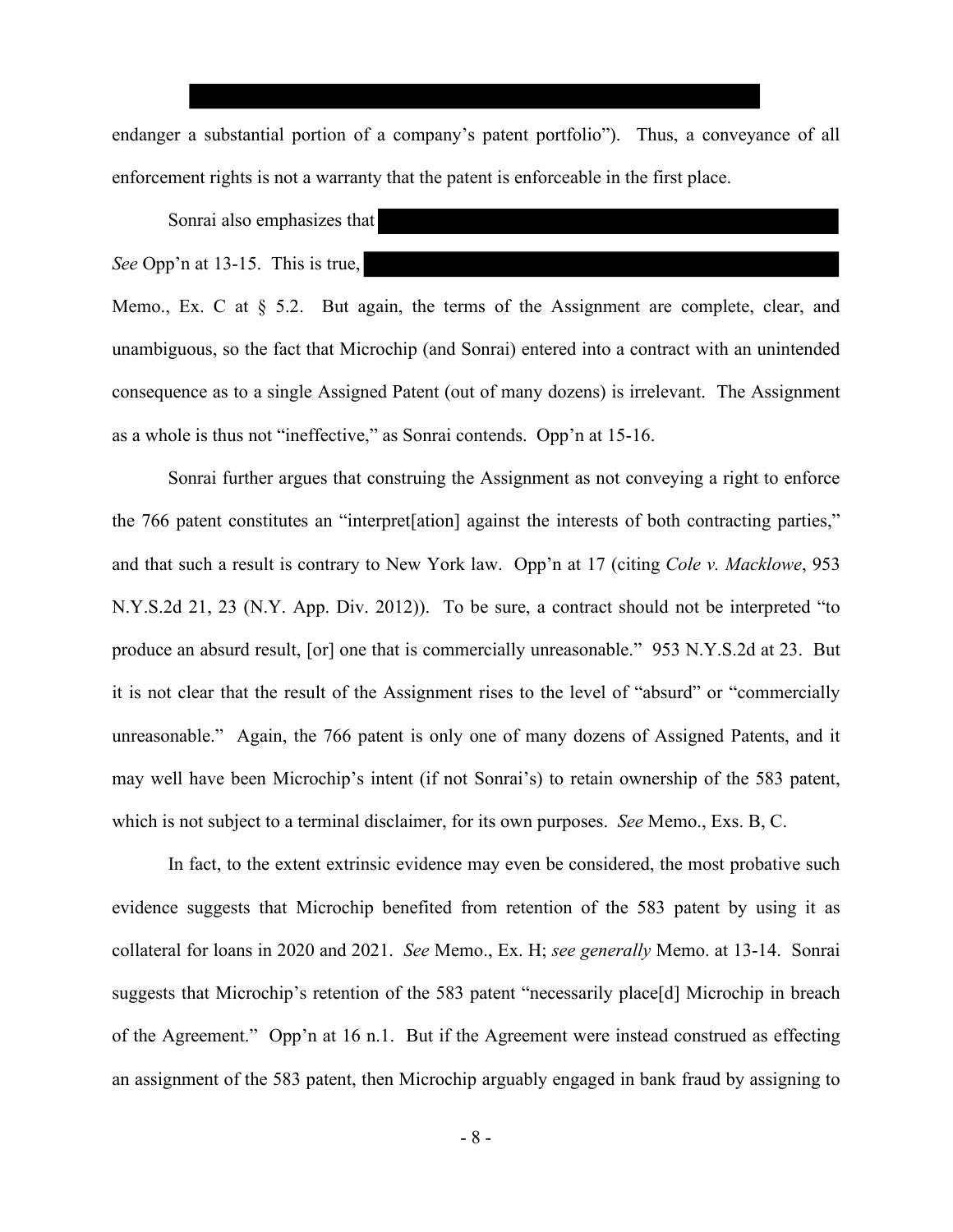its lenders a security interest in a patent it knew it did not own. *See* 18 U.S.C. § 1344 (prohibiting execution of a scheme to obtain money under the custody or control of a financial institution by means of "false or fraudulent pretenses, representations, or promises").

Sonrai lastly raises several interpretive points in light of certain extrinsic or parole evidence. *See* Opp'n at 17-21. But such evidence may only be considered if the Assignment is ambiguous, which it is not. *See Greenfield*, 953 N.E.2d at 170. And again, the most probative extrinsic evidence indicates that Microchip purposefully retained ownership of the 583 patent. Sonrai's argument that the security interests Microchip assigned to its lenders do not "evidence[] a corporate 'understanding'" that Microchip believed it owned the 583 patent is entirely unpersuasive. Opp'n at 21.

The record therefore demonstrates that Sonrai owned the 766 patent but not the 583 patent between December 2019 and February 2022, and the 766 patent was unenforceable at the time the investigation began. There is no genuine of material fact on this point, and Respondents are entitled to summary determination that the 766 patent must be terminated.

## **B. The 792 Patent**

Claim 1 of the 792 patent recites a "circuit section comprising a memory element" that is operable to perform certain functions. Memo., Ex. S (792 patent). This language has been construed as a means-plus-function element, and the parties agreed that there were three functions: (1) receiving a supply voltage subject to certain conditions; (2) receiving a standby voltage subject to certain conditions; and (3) "transition[ing] from [] operating mode to a sleep mode, the transition comprising deactivation of inputs of the circuit section." Order No. 21 at 31-38 (Mar. 11, 2022). During the *Markman* process Respondents and the Staff argued that the "circuit section" limitation is indefinite because the specification recites insufficient structure to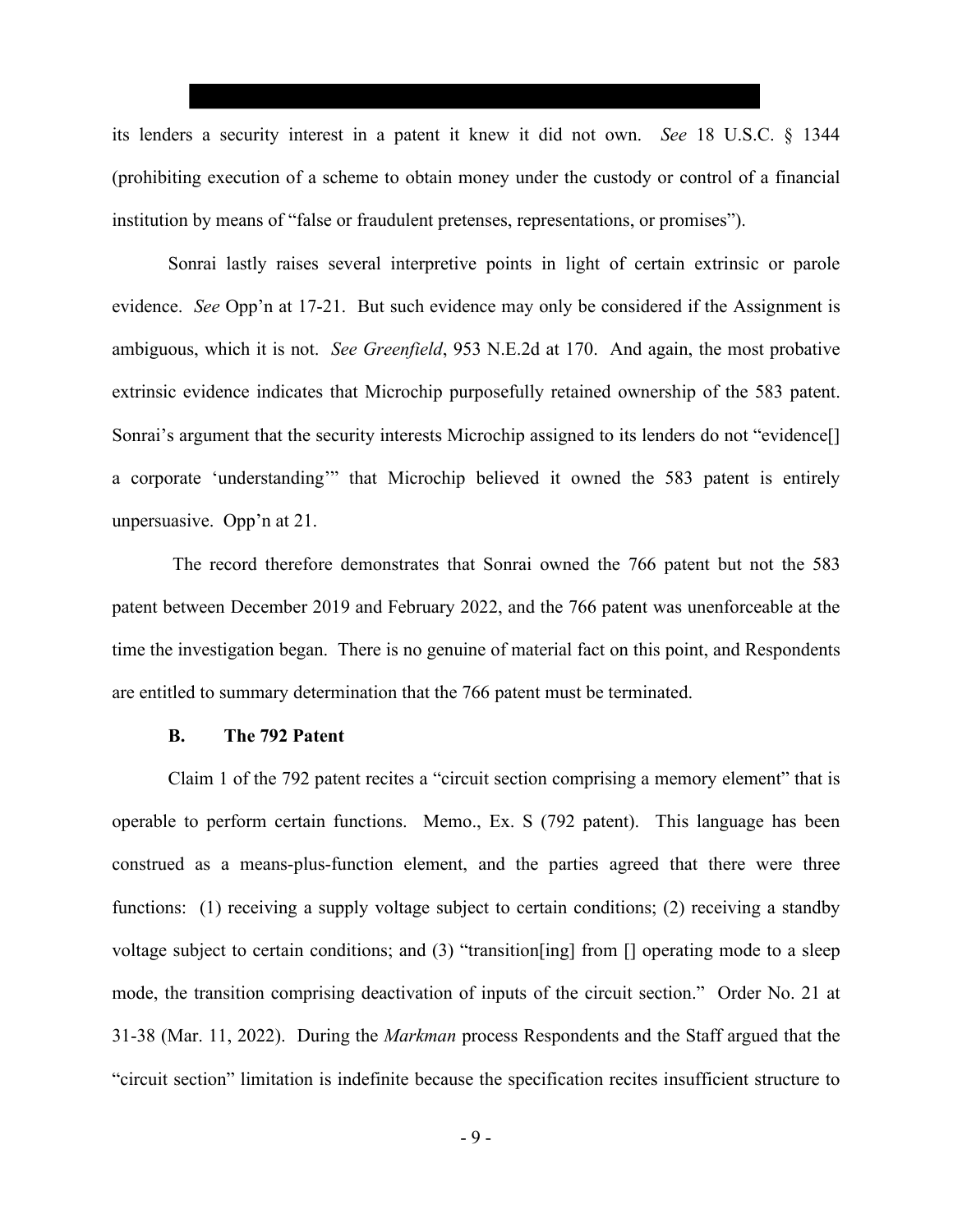perform the third function above. *See id*. at 34-35. No determination on indefiniteness was made at that time because it was not clear that the disclosed "gates" could perform both deactivation and transitioning, and because it was not clear whether additional elements beyond the specification's "circuit section 300" might qualify as corresponding structure. *See id*. at 38.

Now that expert discovery has closed, Respondents and the Staff renew their positions that there is insufficient corresponding structure. *See* Memo. at 19-29; Staff Resp. at 14-19. Although indefiniteness is a question of law, it is evaluated from the perspective of a skilled artisan. *See Teva Pharms. USA, Inc. v. Sandoz, Inc.*, 789 F.3d 1335, 1340-41 (Fed. Cir. 2015).

Viewing the evidence in the light most favorable to Sonrai, there is a sufficient dispute between the experts that this issue should be heard at the evidentiary hearing. For instance, as to "deactivat[ing]," Sonrai's expert, Dr. Fayed, opines that a POSITA would understand the specification as teaching the practice of a circuit "deactivat[ing] its own inputs by signaling a switching device" to deactivate the inputs via "specialized hardware" disclosed in the specification. Opp'n, Ex. 9 at ¶¶ 44, 46. The patent describes such a process. *See* Memo., Ex. S at Fig. 1, 5:12-21 ("circuit section 300 can now in turn control the activation and deactivation of the first voltage regulator 100 . . . [and the] switching function of activation and deactivation of the inputs E1, E2, E3 is controlled by the first voltage regulator 100").

And as to "transition[ing]," Dr. Fayed opines that it was "common" for circuits to "transition from one mode to another by sending a signal . . . to some other circuit . . . to instruct or request the other circuit . . . to actually carry out the specific steps involved in the transition." Opp'n, Ex. 9 at  $\P$  48. He also opines that when a signal output from the circuit section, en vdd, is "de-assert[ed]," it "causes the voltage regulator 100 to deactivate itself . . . thus deactivating the inputs to the circuit section and completing the transition to sleep mode." *Id*. at ¶ 56. This is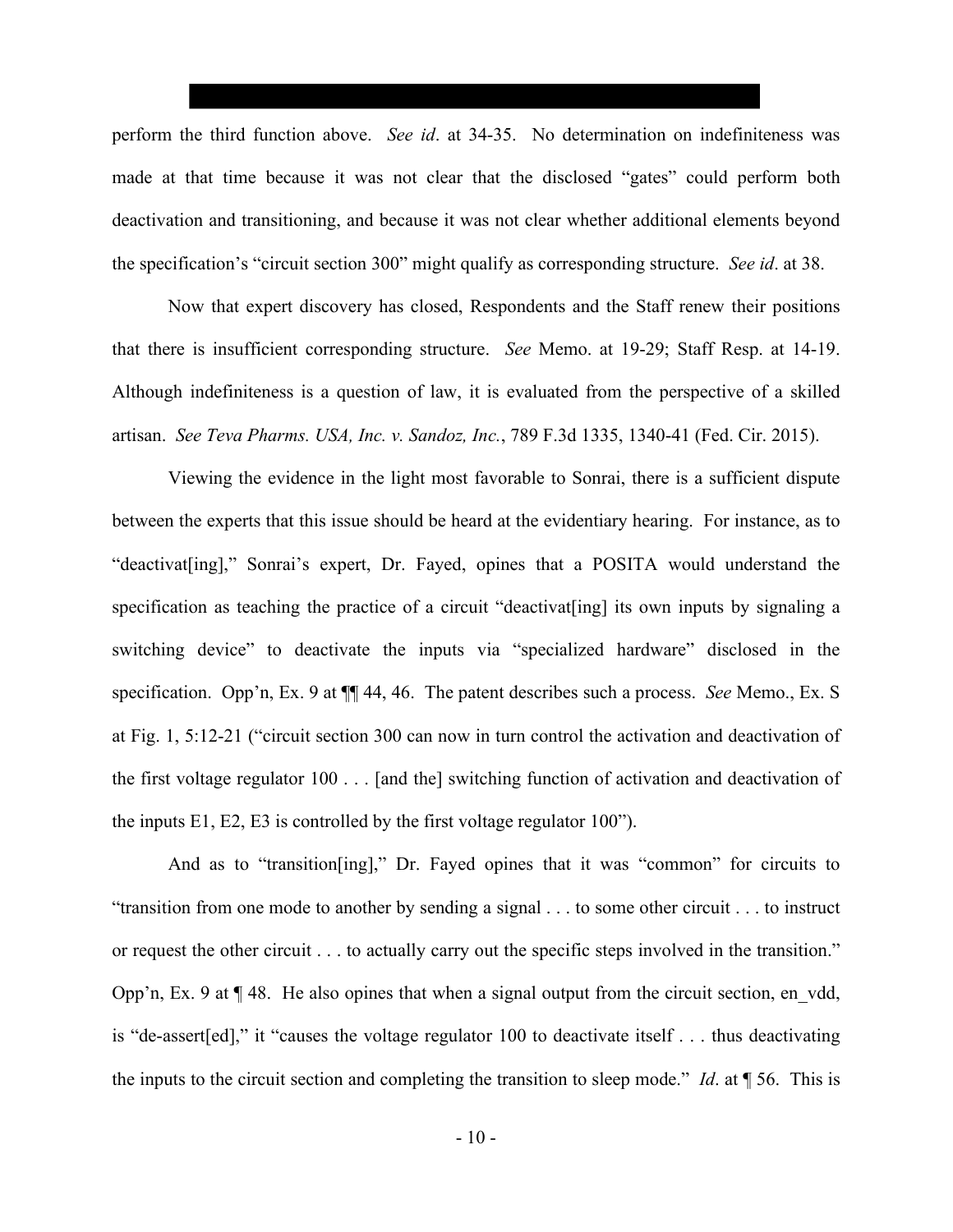a fair reading of the relevant portion of the specification. *See* Memo., Ex. S (792 patent) at Fig.1, 5:11-23. Taken together, Sonrai's expert evidence is sufficient to raise a triable issue regarding indefiniteness.

Accordingly, it is my determination that Respondents' motion (1280-022) for summary determination is GRANTED-IN-PART as outlined above. This Initial Determination is hereby certified to the Commission. Respondents' motion (1280-025) for leave to file a reply in support of their motion for summary determination is GRANTED.

Pursuant to 19 C.F.R. § 210.42(h), this Initial Determination shall be the determination of the Commission thirty (30) days after the date of service of the initial determination, unless a party files a petition for review of the Initial Determination within five (5) business days after service of the initial determination pursuant to 19 C.F.R. § 210.43(a), or the Commission, pursuant to 19 C.F.R. § 210.44, orders, on its own motion, a review of the Initial Determination or certain issues herein. Any issue or argument not raised in a petition for review, or response thereto, will be deemed to have been abandoned and may be disregarded by the Commission in reviewing the Initial Determination pursuant to 19 C.F.R. §§ 210.43(b) and (c).

Within seven days of the date of this document, the parties shall submit to the Office of the Administrative Law Judges a joint statement as to whether or not they seek to have any portion of this document deleted from the public version. If the parties do seek to have portions of this document deleted from the public version, they must submit to this office a copy of this